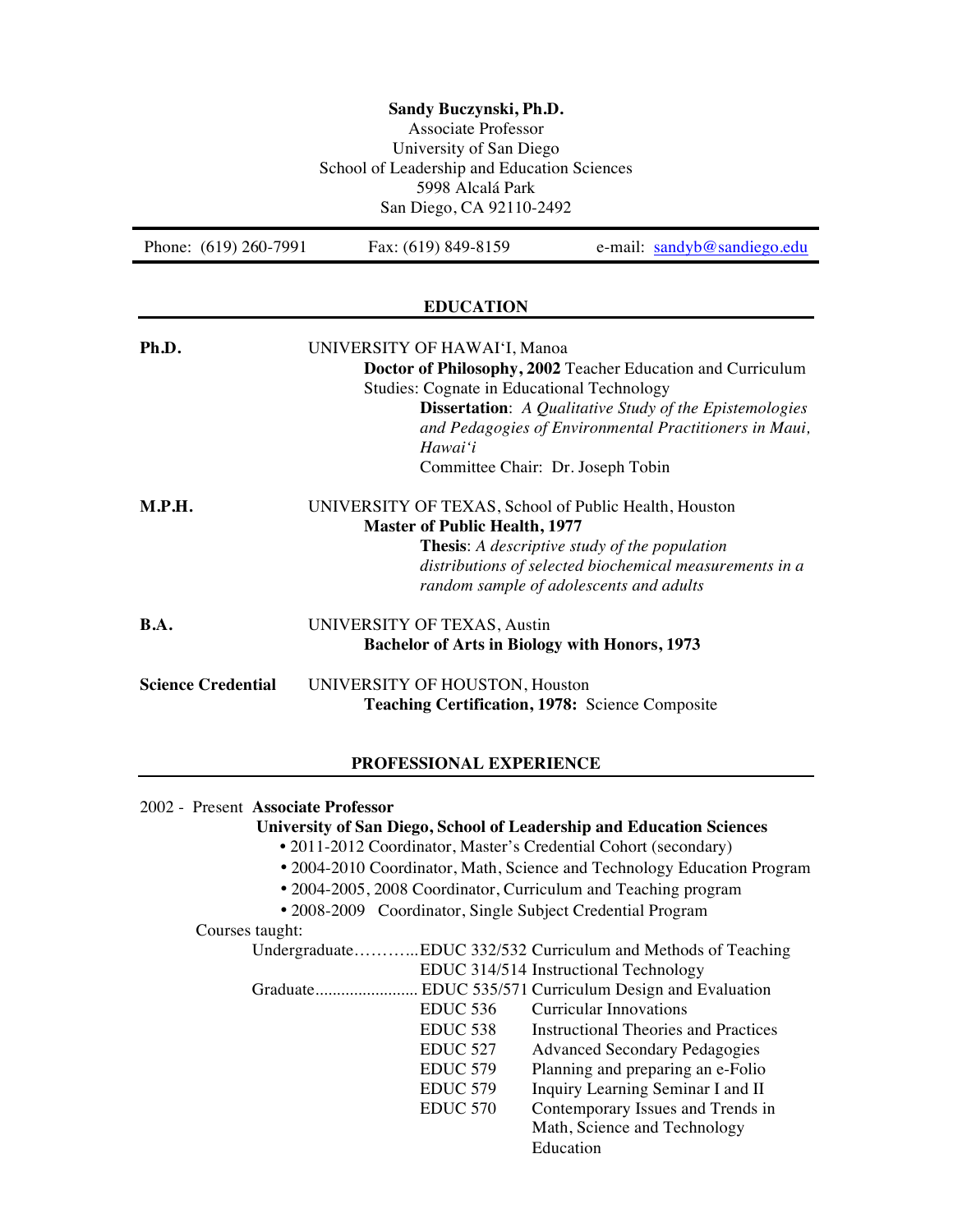| EDUC <sub>574</sub> | Pedagogical Processes for Science       |
|---------------------|-----------------------------------------|
|                     | Educators                               |
| <b>EDUC 576</b>     | Advanced Seminar in Science             |
| EDUC <sub>580</sub> | <b>Capstone Action Research Seminar</b> |
| EDUC <sub>500</sub> | Research Design and Methodology         |
| <b>EDUC 567</b>     | <b>Student Teaching Seminar</b>         |
|                     |                                         |

## 1988 - 2002 **Science Department Chair, Seabury Hall**

- 6-12 Science teacher
- Budgeting and program evaluation
- Curriculum and staff development
- Strategic planning
- National Tandy Technology Scholar (1994)
- Master teacher (1996)

## Courses taught:

Middle School...Tides and Tentacles (Marine Biology) Blood and Guts (Anatomy & Physiology) Gee Whiz (Chemistry) Life Science,  $7<sup>th</sup>$  grade High School......Honors Biology,  $9<sup>th</sup>$  grade Biology I, 10<sup>th</sup> grade A.P. Biology,  $11<sup>th</sup> - 12<sup>th</sup>$  grade A.P. Environmental Science,  $11<sup>th</sup> - 12<sup>th</sup>$  grade

1996 - 1998 **Graduate Assistant, University of Hawai'i, Manoa**

- Field supervision for student teachers in science
- Teaching assistant science education course
- Board member College of Education Doctoral Student Association

# 1992 - 1997 **Educational Testing Service**

- Reader: A.P. Biology National Exams
- Faculty Consultant and A.P. Biology workshop presenter

# 1979 - 1988 **Elsik South High School,** Houston Texas

Alief Independent School District, Grades 9 - 12

Courses Taught:

High School......Biology I, 9<sup>th</sup>-10<sup>th</sup> grade Biology II,  $10^{th}$  -  $11^{th}$  grade

A.P. Biology,  $12<sup>th</sup>$  grade

- 1974 1978 **Baylor College of Medicine**, Houston, Texas
	- Research Technician: Clinical Laboratory for Lipid Analysis
		- Phlebotomist on the service of Dr. Michael DeBakey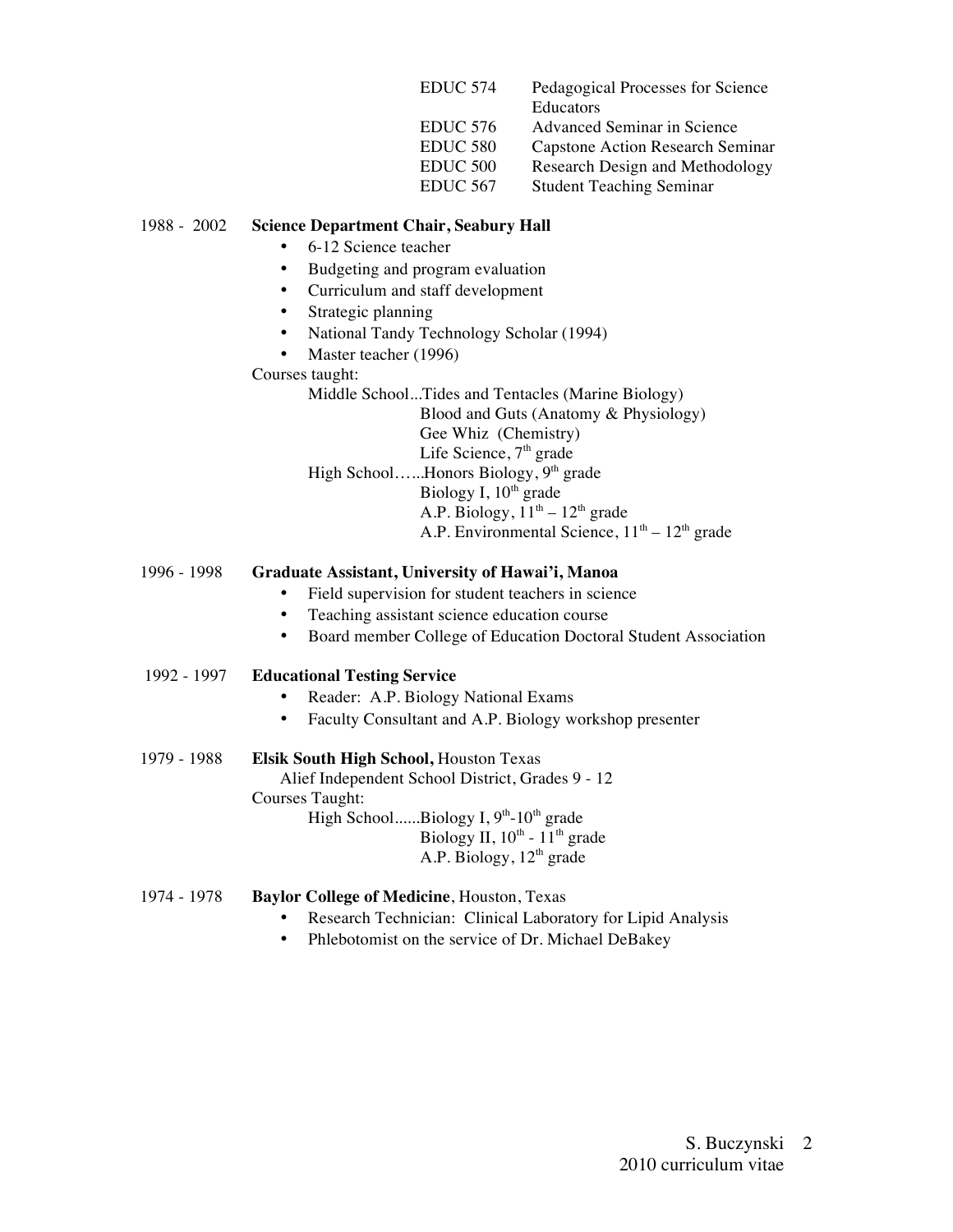## **Books:**

- Buczynski, S. (2011). *Super smart information strategies: Get ready for a winning science project.* Ann Arbor, MI: Cherry Lake Publishing.
- Buczynski, S. & Fontichiaro, K. (2009). *Story starters and science notebooking: Developing children's thinking through literacy and inquiry*. Westport, Conn: Teacher Ideas Press.

#### **Refereed Articles:**

- Buczynski, S., Ireland, K., Garcia, S. & Lacanienta, E. (in press 2011). Visualizing science: Strategies for integrating art and science. *Science Scope*.
- Buczynski, S., Gorsky, J., McGrath, L. & Myers, P. (2011). Sift like Eratosthenes. *Teaching Children Mathematics, 18*(2), 110-118.
- Inoue, N. & Buczynski, S. (2011). You asked open-ended questions, and now what?: Understanding stumbling blocks in inquiry-based lessons. *The Mathematics Educator,* 20(2), 10-23*.*
- Buczynski, S. & Hansen, B. (2010). Impact of professional development on teacher practice: Uncovering connections. *Teaching and Teacher Education,* 26(3), 599-607.
- Buczynski, S., Lattimer, H., Inoue, N. & Alexandrowicz, V. (2010). Developing a policy for an international experience requirement in a graduate teacher education program: A cautionary tale**.** *Teaching Education,* 21(1), 33-46.
- Buczynski, S. (2009). 10 tips for providing formative feedback. *Phi Delta Kappan International's electronic Classroom Tips*, Posted October 15, 2009

http://www.pdkmembers.org/members\_online/members/sample\_menu.asp?&member\_yn=1&af=PDK

- Buczynski, S. & Sisserson, K. (2008). School district and university co-teaching: Toward instructional synergy in an induction/M.Ed. program. *Issues in Teacher Education,* 17(1), 47-74.
- Buczynski, S., Garcia, S., & Lacanienta, E. (2007). Using Japanese lesson design to anticipate an ant invasion on Maui. *The Science Teacher*, 74(8), 49-54.
- Buczynski, S. (2007). Weed Warriors. *Science Activities*, 44(1), 23-32.
- Buczynski, S. (2007). Making the most of limited lab facilities. *Science Scope,*  30(6), 60-62.
- **Reprinted** as Chapter 9 in *The Frugal Science Teacher, 6-9: Strategies and Activities* (Linda Froschauer, Ed.) (2010). Arlington, VA: NSTA Press.

Buczynski, S. (2006). What's hot? What's not? Goldilocks investigates temperature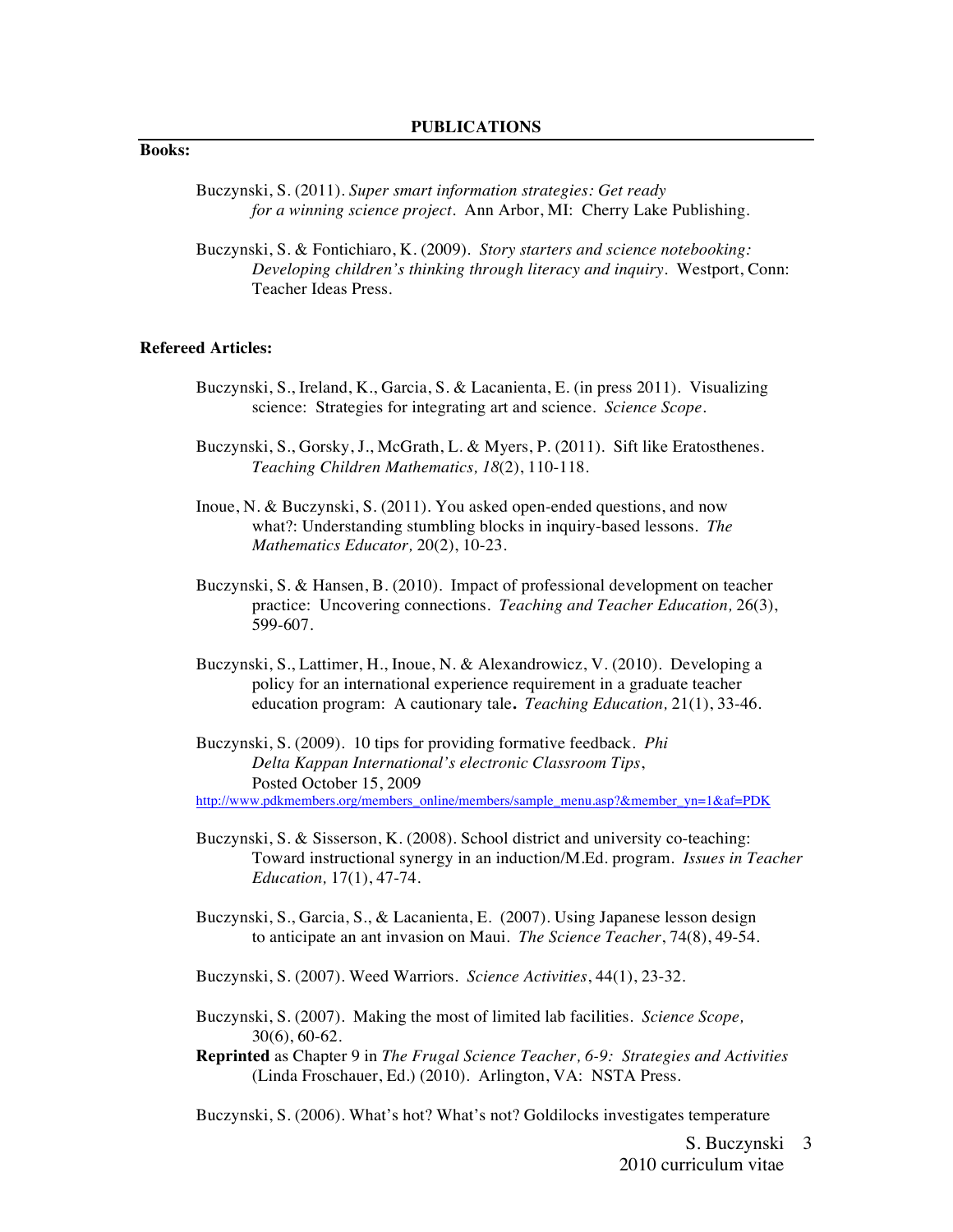and heat. *Science & Children,* 44(2), 25-29*.*

**Reprinted** in *Readings in Science Methods K-8* (Eric Brunsell, Ed.) (2008). Arlington, VA: NSTA Press.

Buczynski, S. (2006). Eggheads: Pioneers of genetics. *Science Scope*, 29(6), 52-55.

Buczynski, S. (2004). Hawaiian Legacy: *Malama i ka 'aina. Connect, 18(2),* 4-7.

Buczynski, S., & Garcia, S. (2003). Mosquitoes on Maui: Students conduct research for an island-wide mosquito study. *The Science Teacher*, 70 (5), 32-34.

## **Invited Articles:**

- Buczynski, S. (2009, October). A meeting of the minds leads to publication. *American Professional Partnership for Lithuanian Education (A.P.P.L.E.): report to the corps*, 19(2), 1.
- Buczynski, S. & Fontichiaro, K. (2009). Science notebooking in action: Where does condensation come from? *School Library Media Activities Monthly,* 25(7), 12-14.

Fontichiaro, K., & Buczynski, S. (2009). Connecting science notebooking to the elementary library media center. *School Library Media Activities Monthly,*  25(7), 24-27.

- Fontichiaro, K., Pascaretti, V., & Buczynski, S. (2009). Science notebooking in the library media center: Alternative energy. *School Library Media Activities Monthly,* 25(7), 14-16.
- Buczynski, S. (2006). Preparing to teach Math and Science: Challenges and Opportunities. *First Criterion*, XIV(1), 15-19.
- Buczynski, S. (2005, October). Promoting sustainable education: Lithuanian elementary science strand. American Professional Partnership for Lithuanian Education (A.P.P.L.E.) newsletter

#### **Other scholarly works:**

- Buczynski, S. 2011. SciPack Chemical Reactions in Cells. National Science Teachers Association's Learning Lab.
- Buczynski, S. 2010. Testbank to accompany Berg, L. Visualizing Environmental Science. Hoboken: Wiley & Sons.
- Buczynski, S. 2010. Pre-Post testbank to accompany Ireland, K. Visualizing Human Biology. Hoboken: Wiley & Sons.
- Buczynski, S. 2010. Powerpoint shows to accompany Ireland, K. Visualizing Human Biology. Hoboken: Wiley & Sons.
- Buczynski, S. 2007. Instructor's end of chapter question guide to accompany Botkin, D. & Keller, E. *Environmental Science*. Hoboken: Wiley and Sons.

Buczynski, S. 2007. Testbank to accompany Botkin, D. & Keller, E. *Environmental* 

S. Buczynski 4 2010 curriculum vitae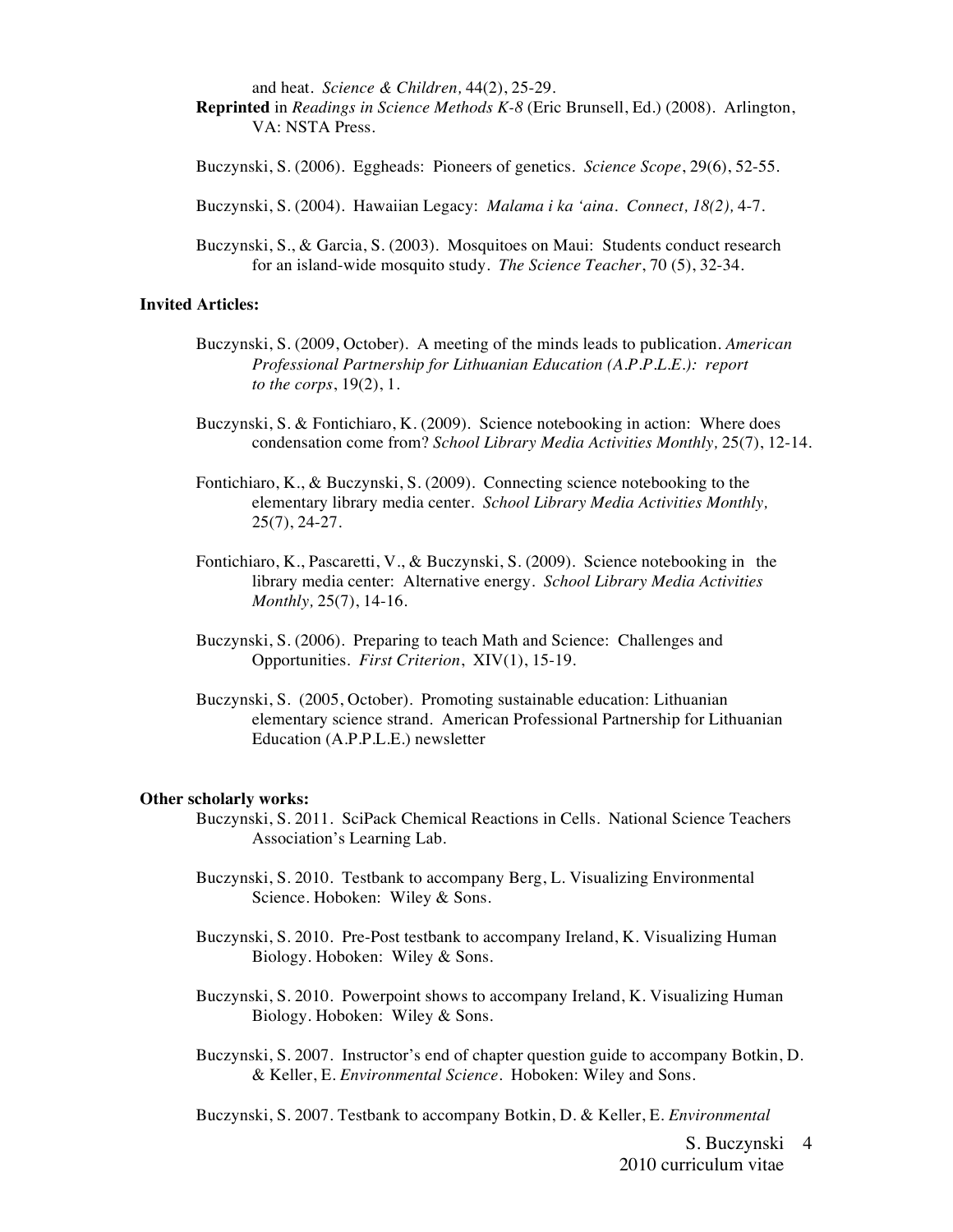*Science*: *Earth as a Living Planet.* Hoboken: Wiley and Sons.

Buczynski, S. & Steehler, G. 2006. *Instructor's Manual* to accompany Trefil, J. & Hazen, R. *The Sciences: An Integrated Approach.* Hoboken: Wiley & Sons.

Buczynski, S. 2005. Testbank to accompany Raven, P. & Berg, L. *Environment.* Hoboken: Wiley and Sons.

#### **CONFERENCE PRESENTATIONS**

## **Refereed:**

- Quezada, R. & Buczynski, S. (2011, summer). International requirement experiences of education graduate students: What do they tell us?. International Council on Education for Teaching (ICET), Glasgow, Scotland.
- Buczynski, S. & Quezada, R. (2011, summer). Internationalizing a teacher education preparation and graduate education program: Lessons learned. International Council on Education for Teaching (ICET), Glasgow, Scotland.
- Buczynski, S. & Trueblood, S. (2011, Spring). National Park Preservation Interdisciplinary Project. National Science Teachers Association (NSTA), San Francisco, CA.
- Buczynski, S. (2010, Spring). Developing children's thinking through literacy and inquiry. National Science Teachers Association (NSTA), Philadelphia, PA
- Quezada, R. & Buczynski, S. (2010, Winter). Internationalizing Teacher Preparation and Graduate Education Programs: Faculty Discussions and Implementation Process. The Association of Teacher Educators (ATE), Chicago, IL.
- Buczynski, S. & Quezada, R. (2010, Winter). Internationalizing graduate Education Program: Lessons Learned. World Federation of Associations for Teacher Education (WFATE), Chicago, IL.
- Buczynski, S., Lacanienta, E. & Garcia, S. (2008, Spring). Little fire ant alert on Maui. National Science Teachers Association (NSTA), Boston, MA.
- Buczynski, S., (2008, Winter). A longitudinal study of science based professional development for elementary teachers. Association of Science Teacher Educators (ASTE), St. Louis, MO.
- Buczynski, S. & Hansen, B. (2007, Spring). Tracing inquiry and classroom pedagogy in grade 4-6 science classrooms. American Educational Research Association (AERA), Chicago, IL.
- Buczynski, S. (2007, Winter). Tracing inquiry pedagogy in grade 4-6 science classrooms. Association of Science Teacher Educators (ASTE), Clearwater, FL.
- Buczynski, S. (2006, Summer). Using Children's Literature to develop critical thinking skills. American Association for the Advancement of Science, Pacific Division (AAASPD), Closing Speaker, San Diego, CA.

Buczynski, S., Goessling, C. (2006, Spring). No lab space, no problem.

S. Buczynski 5 2010 curriculum vitae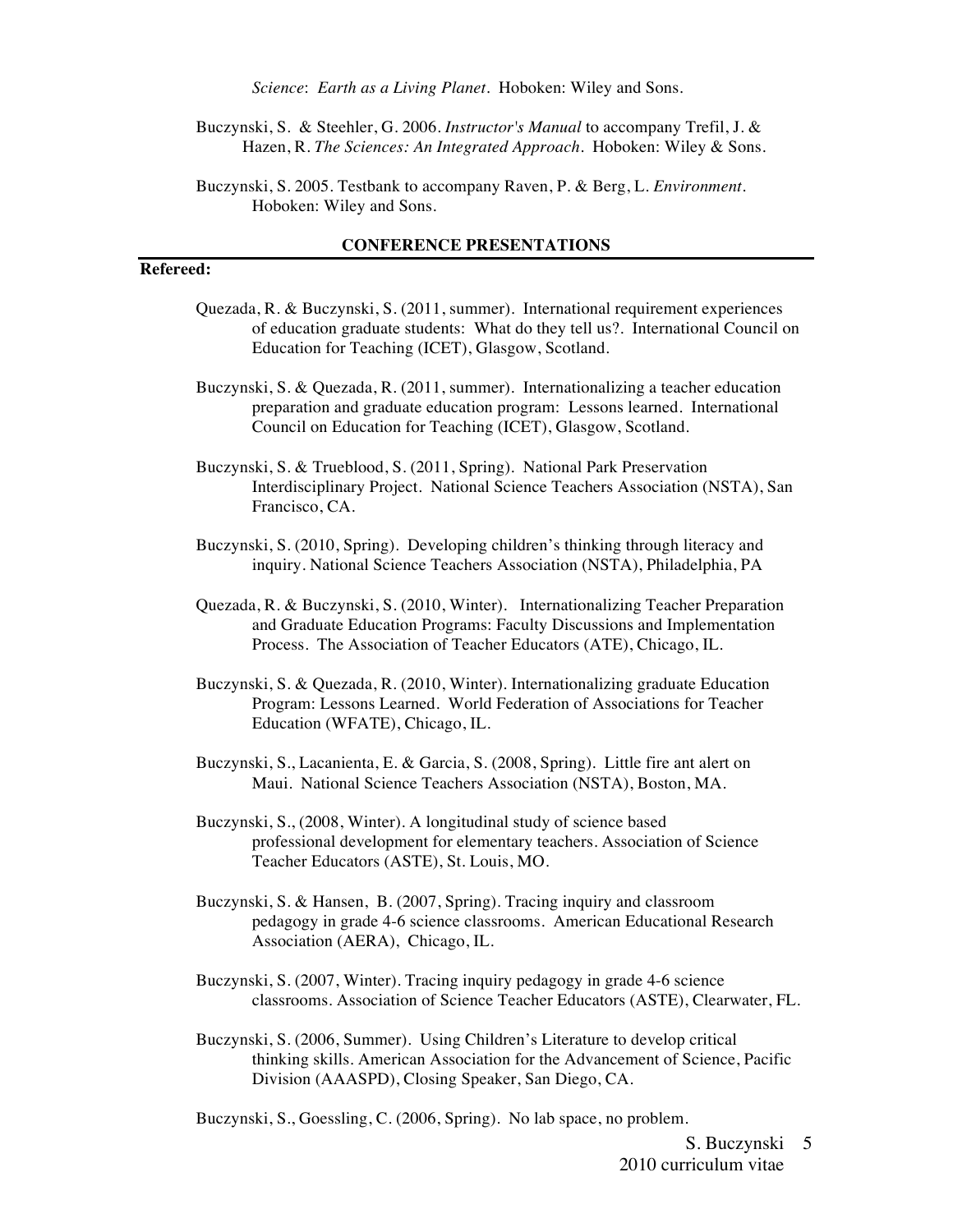National Science Teachers' Association (NSTA), Anaheim, CA.

- Hansen, B., Buczynski, S., Inoue, N., Sisserson, K. & Dantus, M. (2006,Winter). Stories of 21st Century International School Reforms: Implications for US Educators. American Association for Colleges of Teacher Education (AACTE), San Diego, CA.
- Hansen, B., Buczynski, S., Inoue, N., Meyers, P., McGrath, L., Siefert, L. (2005, Spring). Shared Insights from University Math Education Study Group. National Council of Teachers of Mathematics (NCTM), Anaheim, CA.
- Hubbard, L., Buczynski, S., Gelb, S., Schlinder, B., True, M. (2005, Winter). University / School Partnerships. American Association for Colleges of Teacher Education (AACTE), Washington, D.C.
- Buczynski, S. (2005, Winter). "Stuff I saying is not in school": A study of teaching local environmental knowledge in Hawai'i. Association for the Education of Teachers in Science (AETS). Colorado Springs, CO.

## **Non-refereed:**

- Buczynski, S. (2005, Fall). Let's get physical: Hula. Healthy Girls Healthy Lives Symposium, San Diego-Imperial Council Girl Scouts. San Diego, CA.
- Buczynski, S., DeaMude, Angela, and Goessling, Christine (2004, Spring). Celebrate the Day: Teaching science with holiday themes. San Diego Science Educator's Association Conference (SDSEA), San Diego, CA.

### **AWARDS and RECOGNITION**

- 2009 Tenure, University of San Diego
- 1996 Master Teacher as awarded by Seabury Hall
- 1994 Tandy Technology Scholar as awarded by Tandy Corporation/Radio Shack
- 1994 Warren E. Schull Adviser of the Year as awarded by the National Association of Secondary School Principals

| <b>EXTERNAL</b><br>\$477,000.<br><b>Awarded 7/09</b> | Talley, D., Buczynski, S., Gray, S. & Yin, Z.<br>Opportunities for Enhancing Diversity in the Geosciences (OEDG)<br>Funded by: National Science Foundation (NSF)                           |
|------------------------------------------------------|--------------------------------------------------------------------------------------------------------------------------------------------------------------------------------------------|
| \$889,335.<br><b>Awarded 7/06</b>                    | Buczynski, S. & Myers, P. (Co-principal investigators)<br>Inquiry Learning Partnership July 2006 – August 2008.<br>Re-funded by: California Mathematics and Science Partnership<br>(CaMSP) |
| \$994,651.<br><b>Awarded 1/05</b>                    | Buczynski, S. & Myers. P. (Co-principal investigators)<br>Inquiry Learning Partnership November 2004 – September 2006<br>Funded by: California Mathematics and Science Partnership (CaMSP) |
| <b>INTERNAL</b>                                      |                                                                                                                                                                                            |

#### **GRANTS**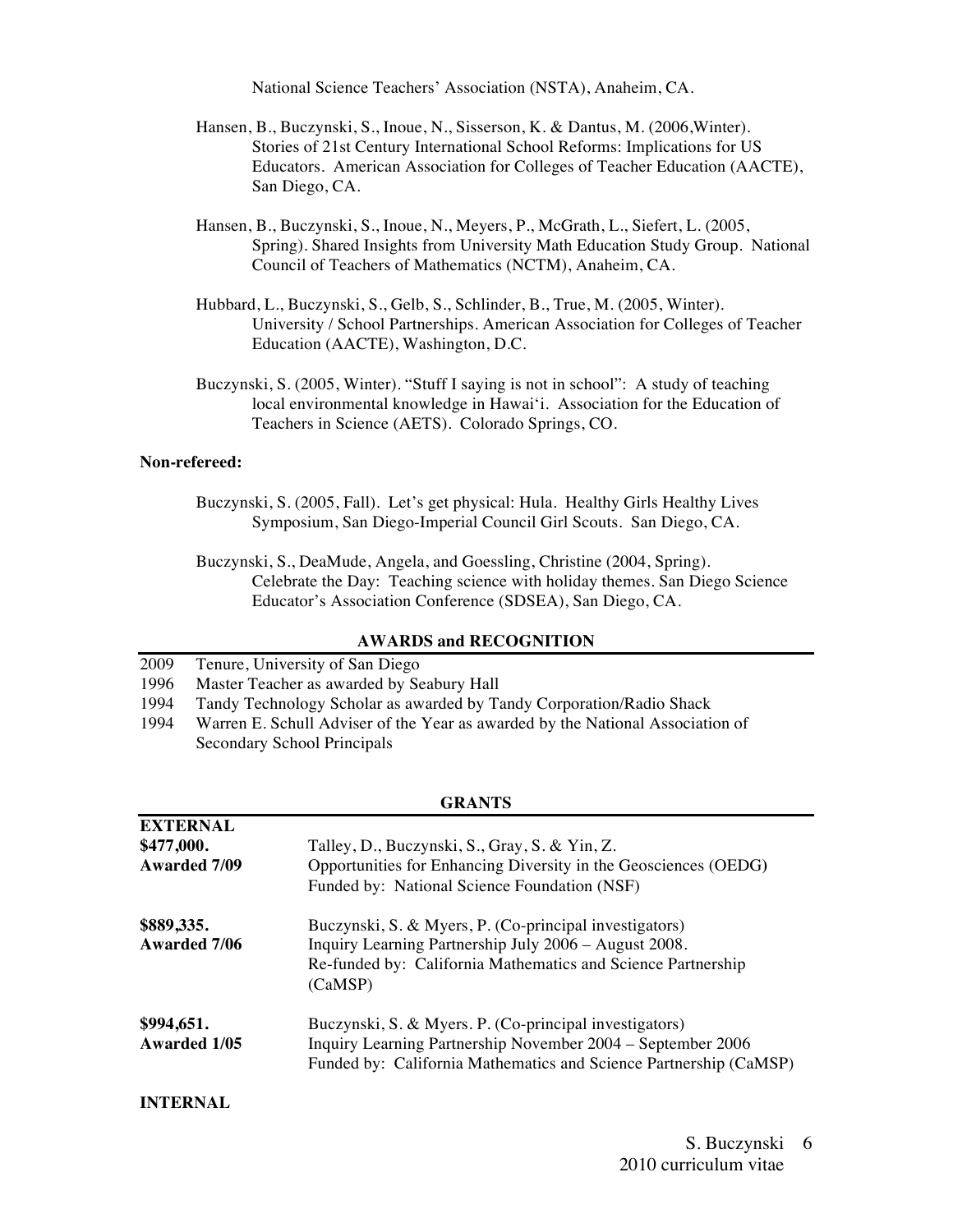| \$850.<br>Awarded 5/11           | Buczynski, S.<br>International Opportunity grant for conference presentation in Scotland<br>Submitted to: USD International Council                              |
|----------------------------------|------------------------------------------------------------------------------------------------------------------------------------------------------------------|
| \$860.<br>Awarded 04/09          | Buczynski, S.<br>International Opportunity grant for study in Lithuania<br>Submitted to: USD International Council                                               |
| \$500.<br>Awarded 08/07          | Buczynski, S.<br>International Opportunity grant for study in Lithuania<br>Submitted to: USD International Council                                               |
| \$500.<br>Awarded 02/07          | Buczynski, S.<br>Enhanced student faculty interaction fund to support 2007 Bi-national<br><b>Action Research Symposium</b><br>Submitted to: USD Provost's office |
| \$1,500.<br><b>Awarded 09/06</b> | Buczynski, S.<br>International Opportunity Grant for CIEE program in India<br>Submitted to: USD International Council                                            |

## **Grant Review Panel Member**

| 2006, 2008 | National Science Foundation (NSF)                         |
|------------|-----------------------------------------------------------|
|            | Informal Science Education Program, Technology            |
| 2006       | California Department of Education                        |
|            | California Math and Science Partnerships (CaMSP) Cohort 3 |
|            |                                                           |

# **REVIEWS and ADVISORY BOARDS**

| 2011-2012     | Member, Magnolia Charter Schools' Credential Advisory Board  |
|---------------|--------------------------------------------------------------|
| 2011-2012     | Chair, Science Scope Advisory Board                          |
| $2010 - 2013$ | Member of Science Scope Advisory Board                       |
| $2010 - 2013$ | Member of Ocean Discovery Institute's Advisory Board         |
| 2010          | Reviewer for Asia Pacific Education Review (APER)            |
| $2008 - 2011$ | Reviewer for <i>Issues in Teacher Education</i> (ITE)        |
| $2003 - 2006$ | Reviewer for Journal of Research in Science Teaching (JRST)  |
| $2003 - 2006$ | Reviewer for American Educational Research Journal (AERJ)    |
| $2003 - 2011$ | Reviewer for CHOICE (Current reviews for academic libraries) |

# **SERVICE**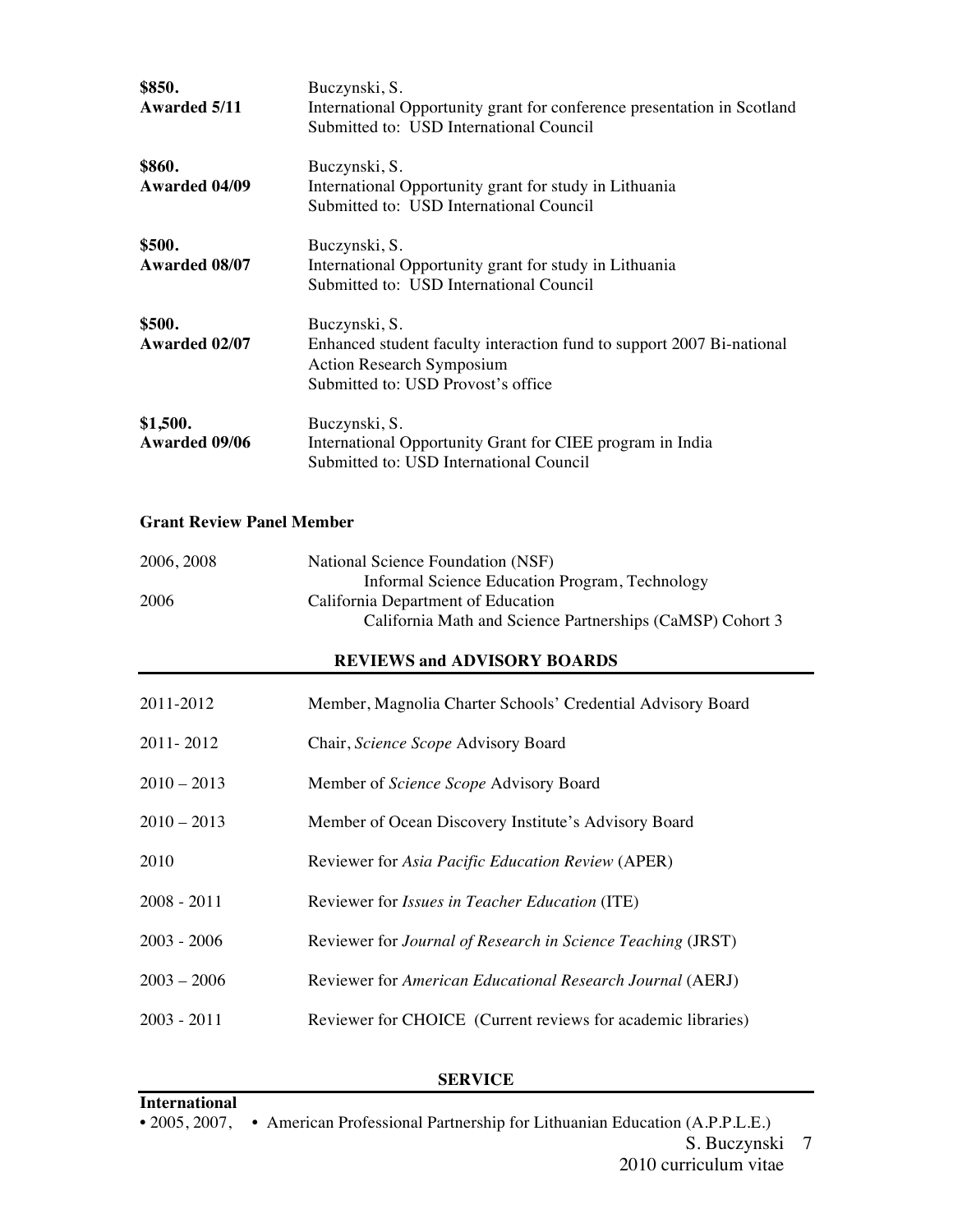| 2009                           | Instructor for two-week summer institute for elementary science teachers                                                                                   |
|--------------------------------|------------------------------------------------------------------------------------------------------------------------------------------------------------|
| <b>National</b>                |                                                                                                                                                            |
| 2011-2012                      | • Chair, Science Scope Advisory Board                                                                                                                      |
| 2008-2009                      | • Co-chair AERA Science Teaching and Learning SIG                                                                                                          |
| 2009                           | • Chair AERA session: Identifying Effective Reform-Based Strategies for<br>Improving Student Performance.                                                  |
| 2006                           | • Montana State University Biotechnology Frontier Program Teacher                                                                                          |
| 2005                           | • Assessment Evaluator: University of Louisville Center for Research in                                                                                    |
|                                | Mathematics and Science Teacher Development's (CRMSTD)                                                                                                     |
| 2004                           | • Co-director of the Third Annual American Association for the Advancement of<br>Curriculum Studies (AAACS) Conference held at the University of San Diego |
| <b>Community</b>               |                                                                                                                                                            |
| 2009-2011                      | • Member Board of Trustees, Nativity Prep Academy                                                                                                          |
| 2011-2012                      | • Member, Credential Advisory Board of Magnolia Charter Schools                                                                                            |
| 2011-2012                      | • Liaison with Leonardo da Vinci Health Sciences Charter School                                                                                            |
| 2010 - 2013                    | • Member of Advisory Board, Ocean Discovery Institute                                                                                                      |
| 2008-2009                      | • Instructional editor, Environmental Education Initiative (EEI) Curriculum                                                                                |
| 2003-2008                      | • Member, Board of Directors for non-profit: Halau Hula O Ka'eo                                                                                            |
| 2003-2009                      | • Member of Scholarship Panel: Rueben H. Fleet Science Center as                                                                                           |
|                                | administered by the San Diego Foundation                                                                                                                   |
| <b>University of San Diego</b> |                                                                                                                                                            |
| 2011-2014                      | • Member, Institutional Review Board (IRB)                                                                                                                 |
| 2002-2008                      | • Teacher Education Council (TEC)                                                                                                                          |
| 2002-2007                      | • Teacher Education Group (TEG)                                                                                                                            |
| 2006                           | • Math Camp Faculty                                                                                                                                        |
| 2002-2004                      | • Faculty Senate Committee: Honorary Degrees                                                                                                               |
| 2002-2003                      | • Academic Integrity Committee                                                                                                                             |
| <b>SOLES</b>                   |                                                                                                                                                            |
| 2011-2012                      | · Co-Director, Action Research Conference                                                                                                                  |
| 2010-2011                      | • Member, L & T Admissions Committee                                                                                                                       |
| 2010-2011                      | • Member, NCATE, Standard 1 Committee                                                                                                                      |
| 2010-2011                      | · Member, Credential Committee                                                                                                                             |
| 2009                           | • Discussant, Action Research Symposium                                                                                                                    |
| 2009                           | • Facilitator, Learning and Teaching's Internationalization of the Curriculum<br>Workshop sponsored by Longview Foundation                                 |
| 2008-2009                      | • Search Committee Member, Educational Technology position                                                                                                 |
| 2008-2009                      | • Member L & T admissions committee for MSTE and single subject<br>candidates                                                                              |
| 2006-2009                      | • Action Research Symposium Planning Committee                                                                                                             |
| 2008                           | • Science classroom evaluator: Nativity Prep Academy                                                                                                       |
| 2006-2009                      | • Activities Chair, Phi Delta Kappa                                                                                                                        |
| 2007-2009                      | • Member of Planning Committee, Action Research Symposium                                                                                                  |
| 2007                           | • Discussant, USD Action Research Symposium                                                                                                                |
| 2007-2008                      | • Liaison with Educational Leadership Development Academy for Spotlight                                                                                    |
|                                | Speakers series on Math and Science Education                                                                                                              |
| 2006-2009                      | • Faculty representative for Prospective Students' Lunch with Faculty Day                                                                                  |
| 2006-2007                      | • Faculty representative, San Diego Secondary Teacher Recruitment Fair                                                                                     |
|                                | • Curriculum & Teaching redesign ad hoc committee                                                                                                          |